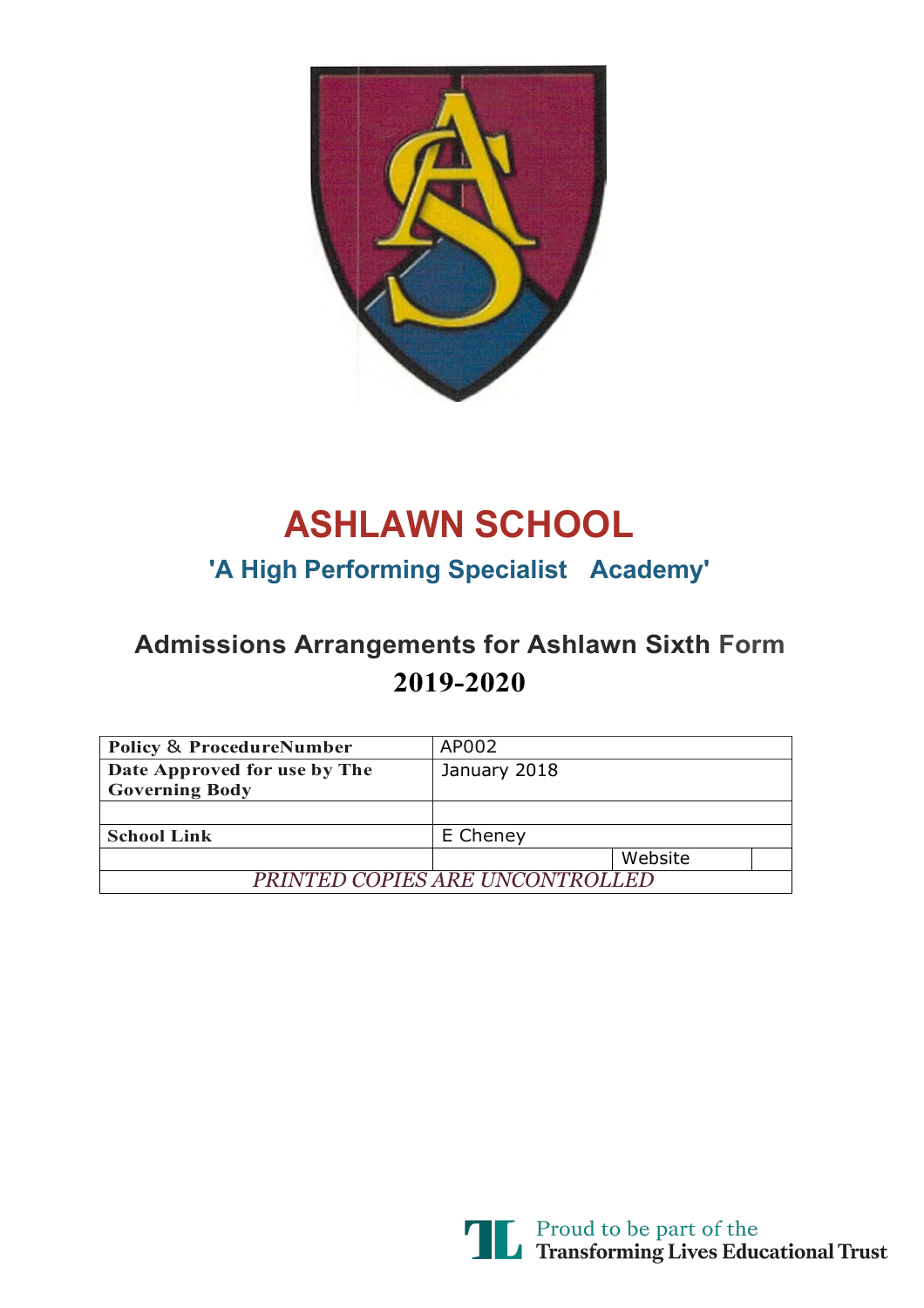

# Ashlawn School

## Admission Arrangements for Ashlawn Sixth Form

# 2019-2020

**The Governing Body of Ashlawn School** *adopted this policy in January 2018*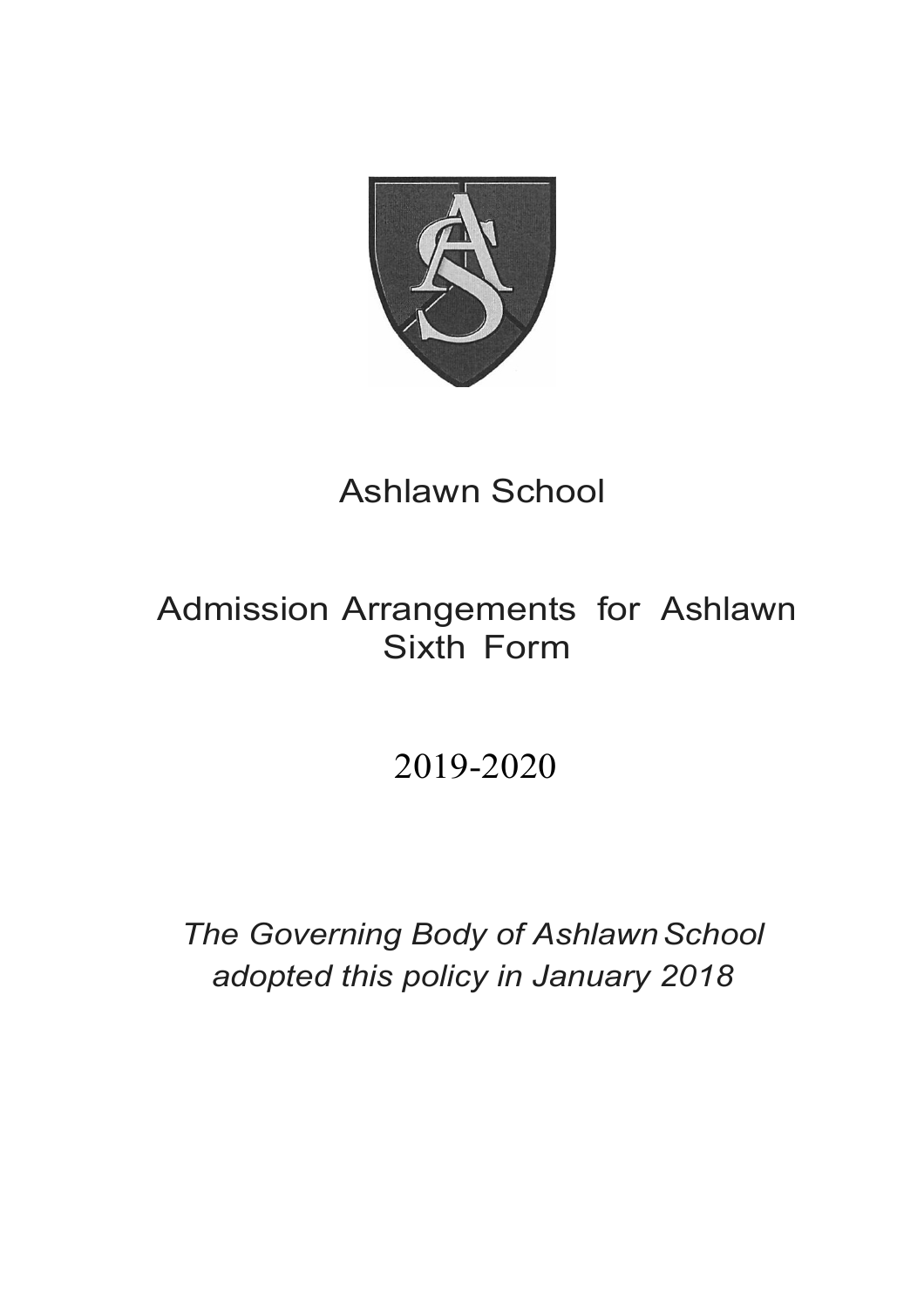#### Admission to Ashlawn Sixth Form

Ashlawn School has an open access Sixth Form catering for Rugby Students in a comprehensive and inclusive environment. All applications are treated on their own merit. The published admission number (PAN) is 60.

Ashlawn Sixth Form has courses which cater for a range of students and details of entry criteria are available in our Sixth Form Prospectus. Ashlawn Sixth Form has over 30 courses which lead to 3 to 4 A Levels.

#### **The process of Sixth Form application is as follows:**

- Open evening for all prospective Sixth Form students during November of the year preceding entry to Sixth Form.
- Completion and receipt of application form into Ashlawn School before the Christmas break of the year preceding entry to Sixth Form.
- A guidance discussion to ensure options and choices reflect a student's aspirations and future plans.

#### **Offer of places will be made on the following basis:**

- Students seeking entry at 16+ should have at least 5 full course GCSE passes at level 4 and above including either English or Maths.
- In addition there are specific GCSE requirements for individual subjects detailed in the Sixth Form Prospectus. On receipt of a completed application (normally at the end of the Autumn Term), an interview will be arranged. The interview is intended to ensure that all students make informed choices.
- Young people in the care of or provided with accommodation by a local authority who meet the qualifying standard for the school have priority.
- Offers of places are made subject to the entry requirements being met, and to there being places in the subjects of the student's choice.

#### Over Subscription Criteria

Students with an Education, Health and Care Plan or a SEN statement naming the school who meet the required standard for entry must be admitted and this could therefore reduce the number of places available. There is no guarantee of a place being available, but places up to the PAN will be allocated where the applicant meets the relevant qualifying standards and where places are available on the preferred courses and in the following order:

- I. Priority will be given to all looked after children and all previously looked after children, children who were looked after but have ceased to be so because they were adopted (or became subject to a child arrangements order or a special guardianship order)
- II. Other children requesting a place at the school.

Where there is a need to split any category places will then be offered in accordance with distance between the students home and the school (shortest distance = highest priority). Distance will be calculated by straight line measurement from the home address point location coordinate of the applicant's home address (as set by the Ordnance Survey) to the centre point ('centroid') of the school. All distances are subject to changes which may occur with updates of mapping data. This applies equally to those living inside and outside the county's boundary.